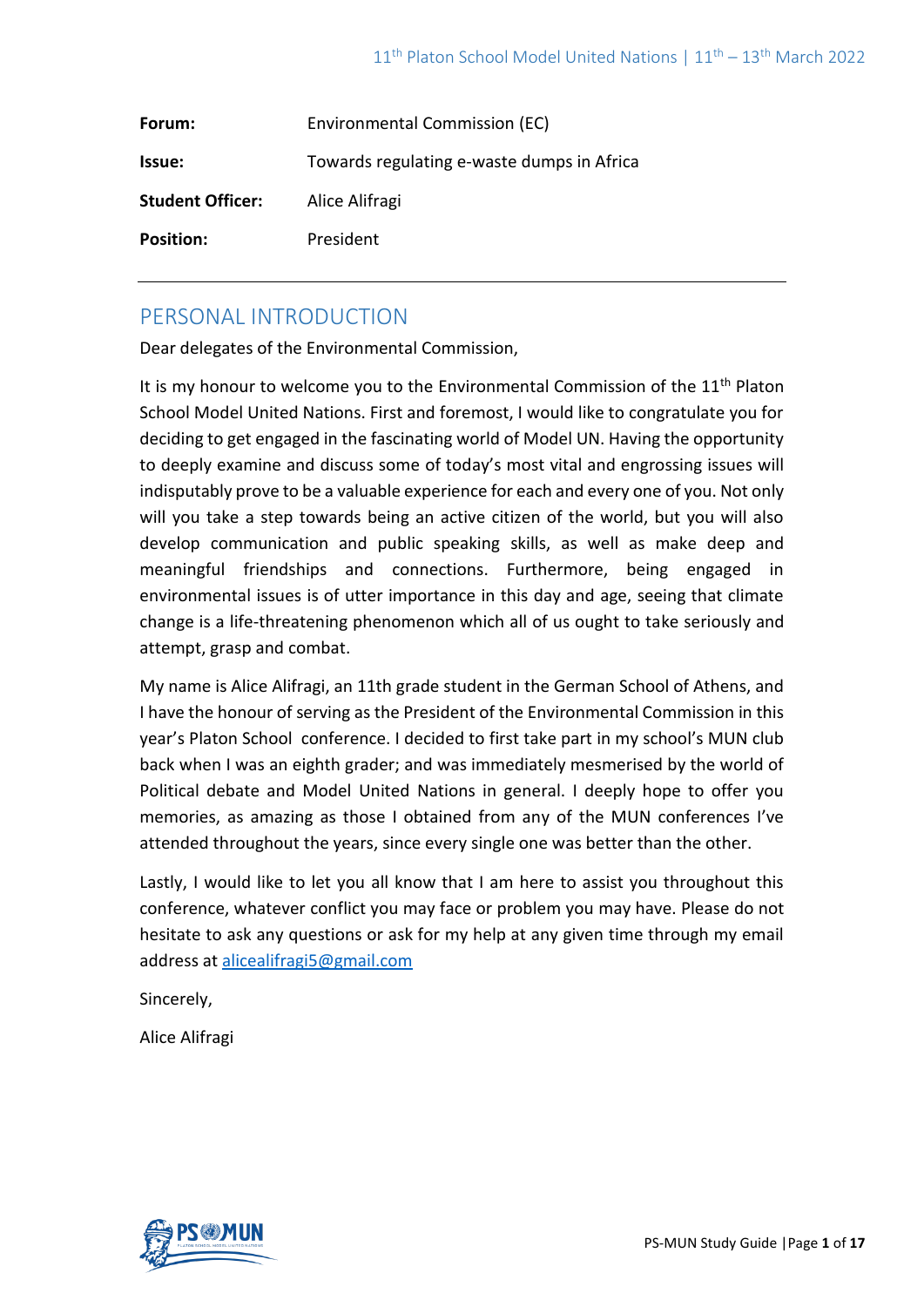# TOPIC INTRODUCTION

E-waste is a term that describes discarded electrical and electronic equipment (EEE). As more parts of the world swing to the advantageous side of the Digital divide spectrum, the modern-day consumer demands the electrical devices that allow them to have a lifestyle as comfortable as possible. This demand, however, results in the issue of safe and resourceful disposability. In the digital age, a huge rise in e-waste dumps has been made evident with 50 million tonnes of annual e-waste, a figure which is expected to double by 2050 with the large rate electrical devices are purchased and disposed of in our day and age. Citizens worldwide are instructed to recycle their e-waste, however, current e-waste recycling solutions are only exporting the issue further, with a mere 20% of e-waste being disposed of properly. The rest of the documented percentage ends up in landfills or is disposed of by informal workers who work in poor conditions, such as in Africa, where the issue of e-waste disposal is arguably one of the largest globally.

Agbogbloshie is the largest e-waste dump in Africa, located near the centre of the city of Accra, Ghana's capital, and has, without a doubt, gained the most popularity amongst other e-waste dumps worldwide. As demand for EEE by the population rises, electronic equipment's lifespan shortens visibly, resulting in their discarding before reaching their actual potential useful lifespan. The modern world's failure to manage seemingly unrepairable equipment is what leads insane amounts of discarded devices to end up in developing countries, primarily in Africa. Such countries have built large lots, in which either the discarded electronics are processed and, if possible, upcycled and reused as the initial device, or parts of the discarded electronics are implemented into new inventions.

The issue of e-waste is of global concern, due to the nature of production as well as disposal of waste in the modern world. Quantifying global e-waste amounts is difficult, since large volumes of waste end up in places lacking proper recycling facilities, and in which rudimentary, and often unsafe methods are used to extract the useful components from e-waste, while the hazardous components of the rubbish are disposed of in uncontrolled dumps and landfills. The ongoing issue of e-waste has raised worldwide concerns about resource efficiency, human health, and most importantly, e-waste dumps' effect on the environment.

# DEFINITION OF KEY TERMS

#### **Waste**

Waste is described as an unusable or unwanted substance, material, or by-product.

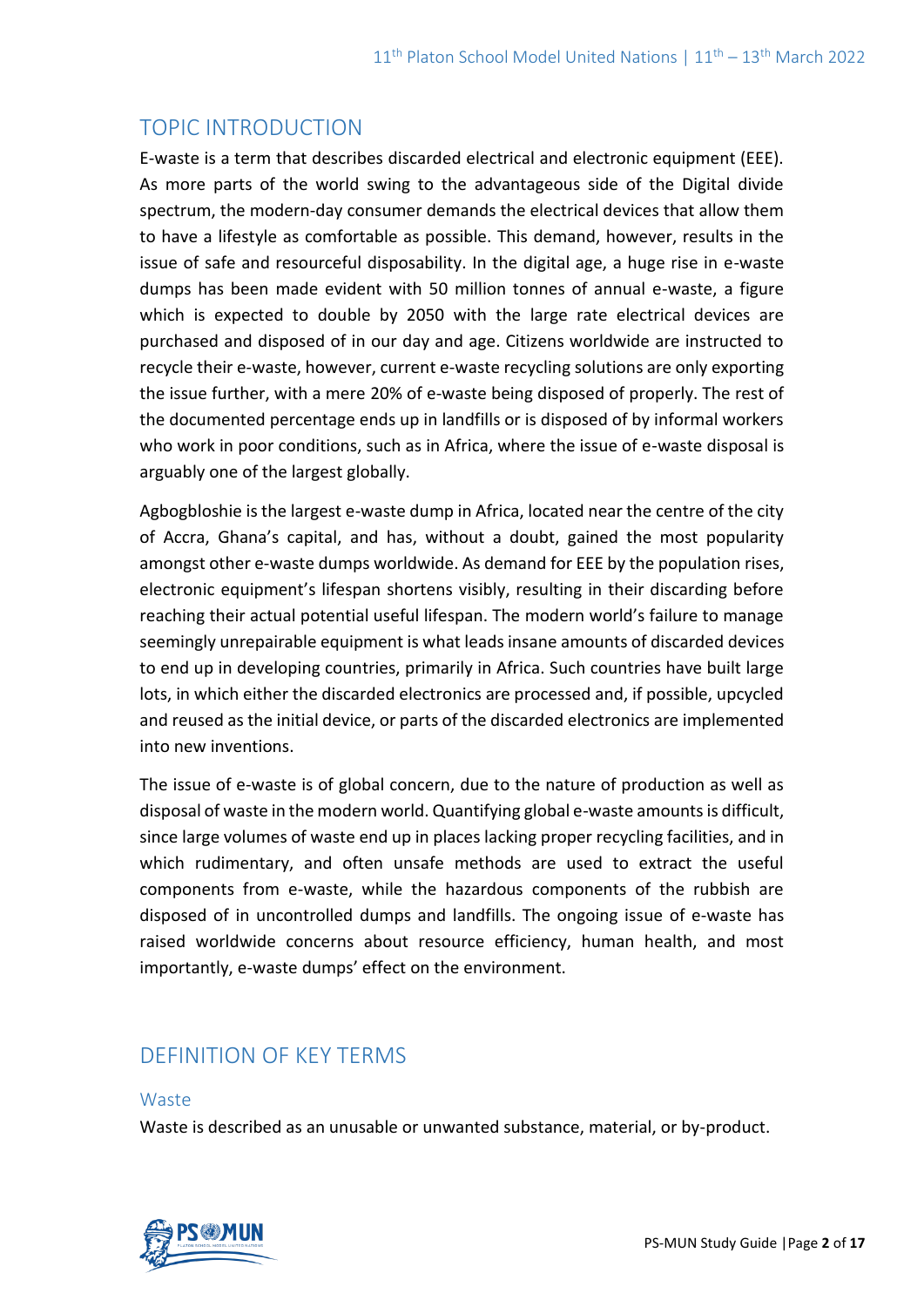### Dumps

A dump is a designated place for storage of products, often waste products, such as rubbish

## Electrical and electronic equipment (EEE)

The European Union defines EEE as equipment whose proper function depends on electric currents or electromagnetic fields. EEE include any household appliances, IT and telecommunications equipment, lighting equipment, electrical and electronic tools, toys, leisure and sports equipment, medical devices, automatic dispensers, et cetera.<sup>1</sup>

#### E-waste

Electronic products that do not work anymore, are nearing the end of their digital lifespan, or are simply not wanted anymore. The term "digital rubbish" is a synonym for  $e$ -waste. $2$ 

#### Recycling

The process of recycling is breaking down and reusing substances and materials that would otherwise be deemed as waste and thrown away. Recycling reduces the consumption of primary materials, as well as the need for their production, usage of energy, air pollution (caused by incineration) as well as water pollution (caused by landfills).

## Digital lifespan

How long a device can possibly function for until it breaks down or becomes unusable.

## Digital Divide

The term "Digital Divide" is used to describe the socioeconomic gap between those who benefit from the digital age and those who do not. People who do not have access to the Internet or other information and communication technologies, for example, are put at a disadvantage.

## Backhauling

The return movement of a transportation vehicle, i.e. a ship, from the direction of its primary haul, especially when transporting another shipment over the route.

<sup>2</sup> "What is E-waste? Definition and Why It's Important." *Great Lakes Electronics*, 12 Mar. 2020, www.ewaste1.com/what-is-e-waste/.



<sup>1</sup> "Security Check." *Security Check*, help.assentcompliance.com/hc/en-us/articles/360009167873-EU-RoHS-Determining-if-a-Product-is-EEE.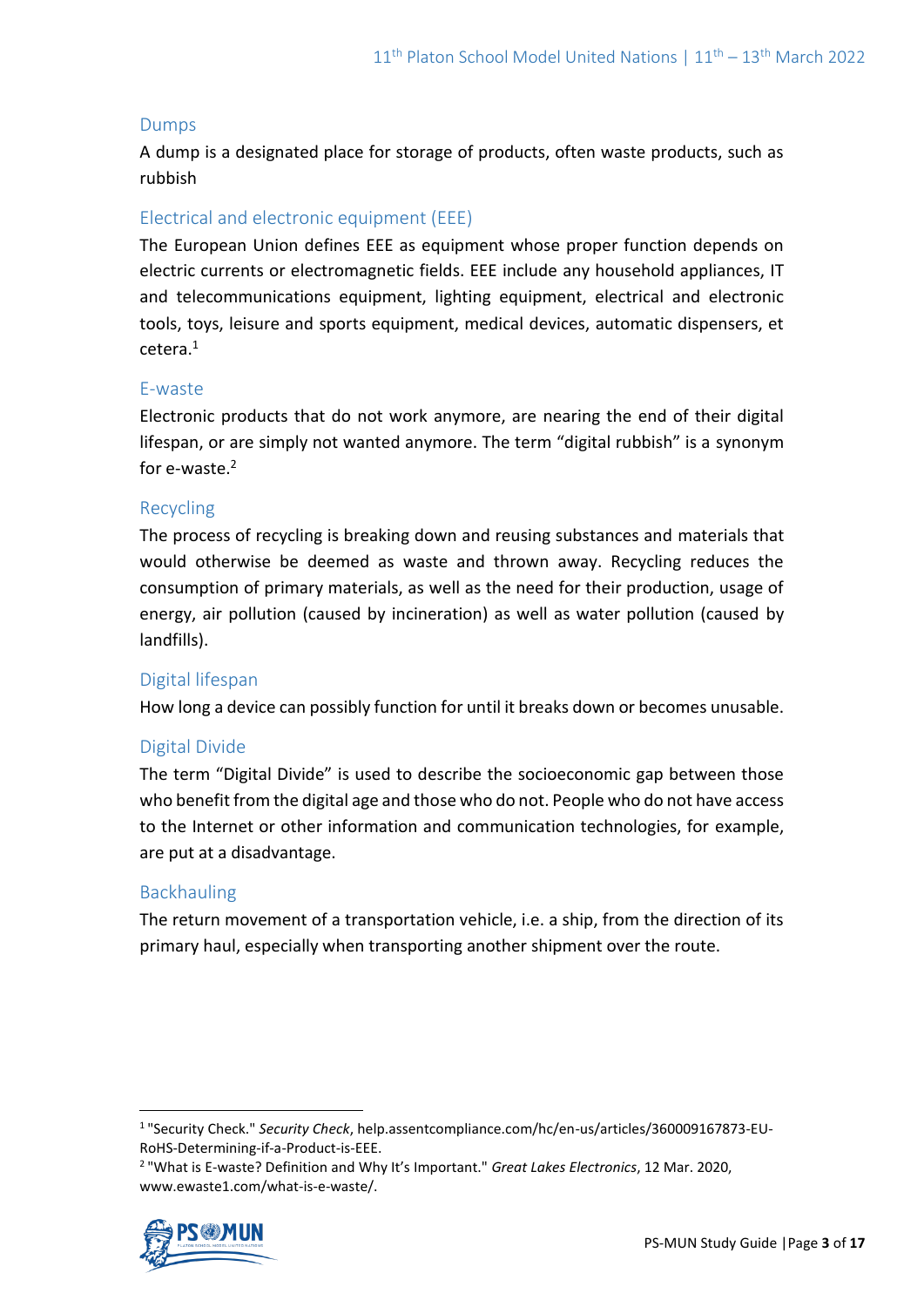# BACKGROUND INFORMATION

## The causes behind e-waste ending up in dumps

## Short Digital Lifespan and personal costs

E-waste is growing exponentially due to the continuous increase of global consumer demand. The average citizen in modern society is, understandably, starting to get more and more dependent on personal electronic devices, such as cell phones, laptops, home gadgets et cetera. The consumer's desire to constantly replace devices with newer models when it is not necessarily needed also contributes to the increasingly wasteful consumption of electronic goods. Therefore, customer preference also plays a role in overconsumption of appliances.

Nevertheless, it is oftentimes the manufacturer who is at fault for the vast replacements of devices. Although not a firm conclusion has been drawn on built-in obsolescence, it is no secret that within the last years the digital lifespan of many everyday appliances has witnessed a remarkable decrease, since many recently purchased devices tend to be replaced following a defect, which may point to obsolescence issues.

Not only is the average citizen starting to get more and more dependent on personal electronic devices and digital lifespans are starting to shorten, but it also is usually much more cost-effective for someone to buy a new device and trash the old one rather than repair the previous one, due to manufacturers designing devices for replacement rather than longevity, as it is more beneficial for companies' finances.

#### Low Company expenses

Nevertheless, it is still hard to determine what exactly happens to e-waste once someone trashes or recycles it. The Basel Convention Network, a nonprofit organisation dedicated to tracking imports and exports of hazardous waste around the world, placed GPS trackers on 205 devices back in 2016, 152 of which ended up in the hands of electronic recyclers, who then would sell ewaste scraps to e-waste dumps. As much as 40% of the devices that had been sent to U.S. recyclers were exported offshore, the majority of which ended up in Asia. While it is impossible to determine exactly how much e-waste is exported where, and where it ends up, the most likely scenario is that most gadgets discarded by the Western world end up in informal recycling provinces, or e-waste dumps.

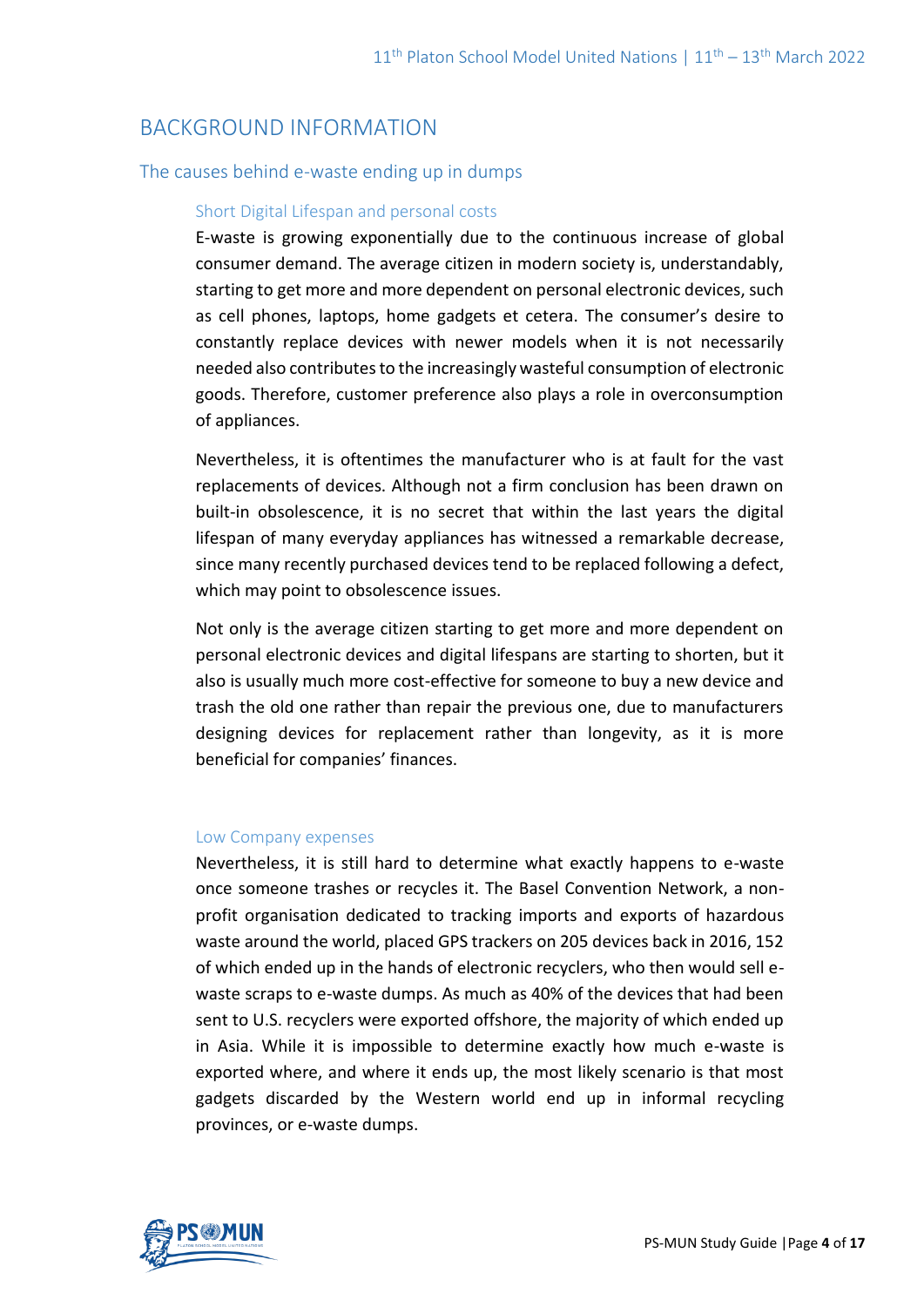More Economically Developed Countries opt to shipping their e-waste to Less Economically Developed Countries, seeing that informal recycling in dumps is a far cheaper process than proper recycling, as proper disposal of e-waste requires careful treatment due to the toxicity of the chemicals found within electrical and electronic devices. Informal e-waste recycling on the other hand, is a process not regulated by the government. Even though informal recycling may increase the reuse of materials within gadgets and devices, it has a grave negative impact on the environment and is detrimental to human health due to the unsafe methods used to extract the valuable materials. Developed Nations will ship large quantities of e-waste to countries with large demand for scrap and resources, usually due to high unemployment rates, overpopulation causing unemployment, or due to low environmental standards and working conditions. Another reason why More Economically Developed Countries ship to Less Economically Developed ones is due to low labour costs, as well as backhauling being an inexpensive process.

#### The effects of e-waste

#### The effects of e-waste on the environment

Once recyclers from More Economically Developed Nations ship e-waste off to Less Economically Developed Countries, the waste is transferred to e-waste dumps, in which informal recycling and refurbishment is put into action by informal workers. Their goal is to extract precious elements within the devices by burning, for example, to later sell or use the materials.

Due to contaminants produced as well as infused with the air during the process of burning e-waste to extract useful material, the air quality is negatively affected, resulting in high levels of air pollution.

Furthermore, when electrical and electronic equipment containing heavy metals, such as mercury, arsenic or cadmium, which are usually to be found in everyday devices, such as mobile phones and computers, are disposed of improperly - be it when the device is initially thrown away or in e-waste dumps - the toxic and dense metallic chemical element may leak out of the item and into the soil. The leachate reaches groundwater tunnels, resulting in the pollution of several thousands of litres of water, which the community is dependent on. The now toxic water is unusable for humans, plants and animals, which may lead to an economic collapse.

In the same way leachate penetrates all the way through to water tunnels, chemicals enter the soil as well. The leachate is non-biodegradable and persists in the environment for long periods of time. This means that the chunk of land affected by the toxic chemicals is non-cultivable, also resulting in an economic

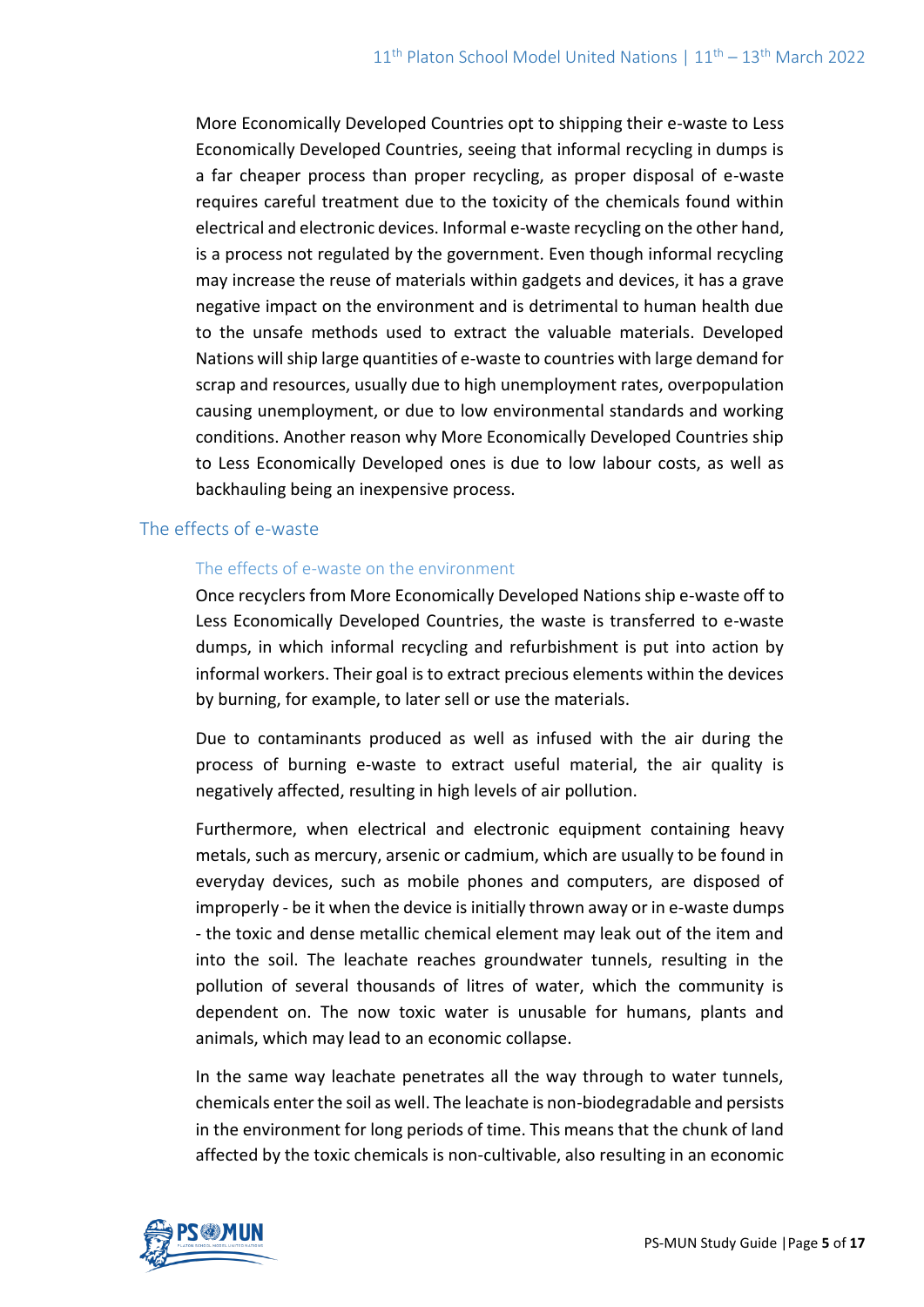crisis, depending on how large the amount of ground that has been affected is.

#### The effects of e-waste on human health

E-waste is known for containing over 100 different harmful substances, many of which are highly toxic, such as lead, mercury, arsenic, cadmium, selenium, hexavalent chromium, and flame retardants that create harmful emissions when burned. All of these chemicals can be very dangerous for human health, especially when people come into contact with such substances on a daily basis, in addition to wearing little to no protective equipment, as e-waste dump workers do. Frequent association with these chemicals may result in chronic breathing difficulties, respiratory irritation, eye infections, lung ailments such as coughing, choking, asthma or pneumonitis, tremors, neuropsychiatric issues, convulsions, coma and many even die due to working under such conditions. Communities near e-waste dumps are especially prone to exposure to radiation as well.

#### E-waste management in Sub-Saharan Africa

The Sub-Saharan African region includes Ghana, Nigeria, and South Africa, which are regions with extremely high amounts of e-waste accumulation. The Global South, primarily Africa, to which e-waste is shipped to, lacks not only policies and legislation to govern e-waste management, but knowledge and appropriate disposal facilities or infrastructure as well, factors which result in the accumulation of e-waste. The issue is so prominent, that the Department of Environmental Affairs believes that e-waste makes up 5% - 8% of municipal solid waste in South Africa, and is growing at a rate of three times faster than any other form of waste. Not only that, but there has also been a shift in where e-waste is sourced, seeing that Ghana now domestically produces its own e-waste, which is logical, since the majority of imports is made up of previously used electronic, which citizens use for a while and then dispose of in e-waste dumps. According to the E-waste Association of South Africa, South Africa generates about 6.2 kilograms of e-waste per inhabitant annually, only 12% of which is recycled. What is especially interesting is that, despite the prominence and urgency of the issue, very little studies on e-waste management were conducted in Africa. Despite lack of scientific papers and research, the conclusion has been drawn that, on a yearly basis,

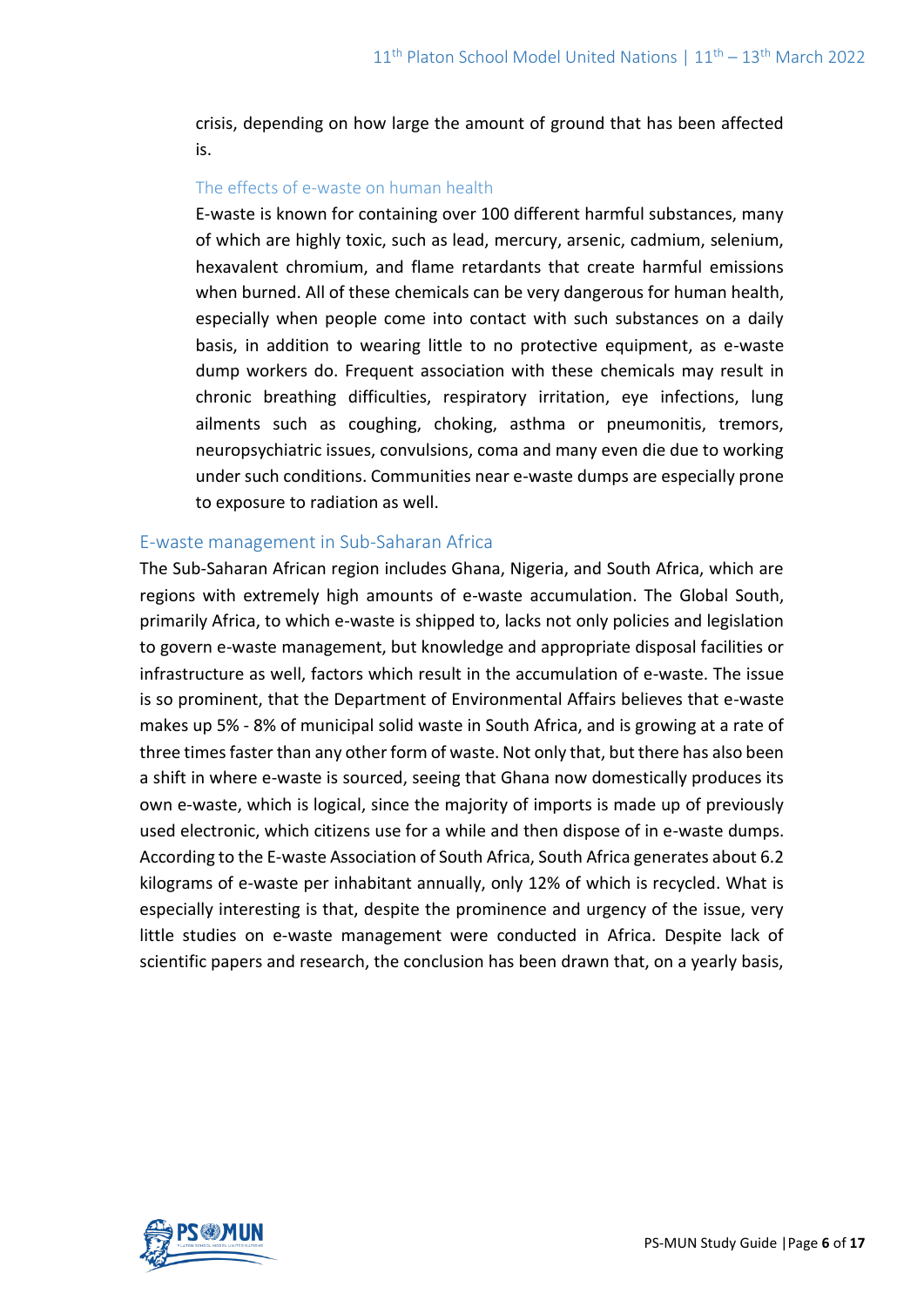600 40-foot-high containers are shipped to the port of Tema, feeding a complicated e-waste market with an estimate of 13.000 tonnes of annually-processed e-waste.



*Figure 1 The African countries the Sub-Saharan region consists of outlined in green*

The Basel Convention has furthermore reported that even though African Countries had policies that covered the management of hazardous waste in general, none had enacted e-waste specific laws to deal with the large amounts of accumulated devices, which in turn led to the continuous leakage of toxic materials from the devices into the environment. Furthermore, it has been observed that countries like South Africa relied merely on the legislations that covered the management of hazardous waste to control the growing issue of e-waste to some extent. Development of firm laws and policies as well as the use of technologies has been deemed as critical in e-waste management. Not only that, but by proper recycling of e-waste, and by having enforced proper legislative frameworks, LEDCs could have a stake in recovery of precious metals, such as gold and copper, which are to be found in electronic appliances, also keeping in mind that due to that, e-waste is a 55-billion-euro industry.

According to numerous reports, the Agbogbloshie site in Ghana is responsible for the refurbishment of at least a quarter (25%) of computers which have been donated to schools and educational institutions, giving workers a reasonable income, enabling them to make ends meet in addition to supporting relatives. However, collectors, who are central to the e-waste value chain, earn an average of USD3.50 daily, whereas other informal workers in Ghana earn a daily amount of USD1.40, thus resulting in competition between formal and informal workers.

## Agbogbloshie

#### How e-waste ends up in Ghana

The Republic of Ghana, a country in West Africa, is home to a commercial district on the Korle Lagoon of the Odaw River, nicknamed Agbogbloshie. In

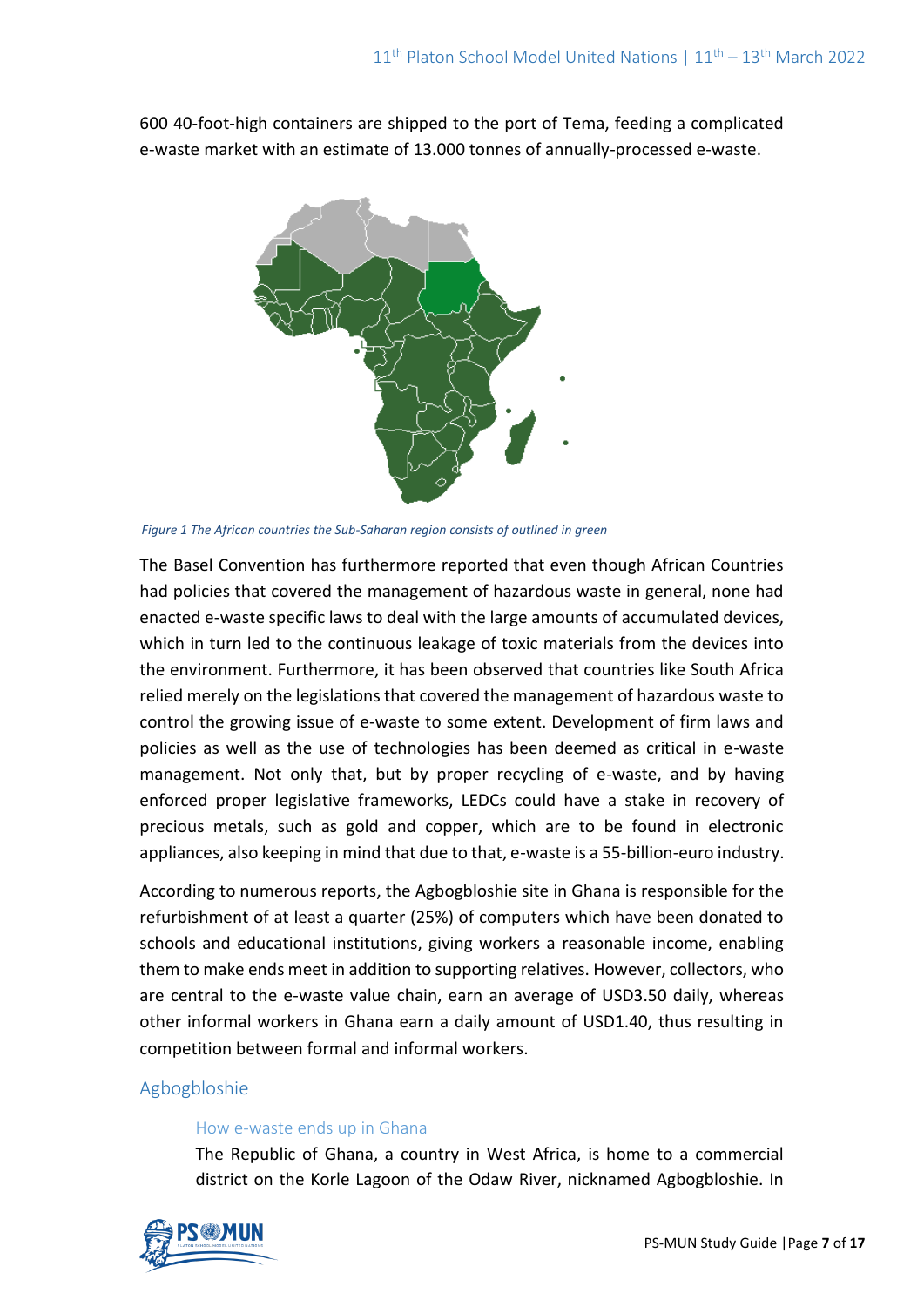this district, the world's largest digital dumping ground, also named Agbogbloshie, is to be found. The waste arrives in Ghana via the port of Tema, which is located 20 miles to the east of Agbogbloshie. An annual amount of around 150.000 tonnes of e-waste is imported to Ghana, mainly from developed countries with large amounts of electronic usage in everyday life, such as Western Europe and the United States of America. The products are delivered in huge containers and are typically labelled as "secondhand consumer products", seeing that discarded electronics are not always strictly classified as e-waste, even though their impact is still as noxious and injuriable, nevertheless. There have been numerous reports of illegal transboundary movement of hazardous waste by developed countries disguised as



*Figure 2 Containers filled with e-waste*

commercial goods to developing countries. E-waste is very rarely labelled as such, seeing that the Basel Convention, an international treaty that was established in 1989, and has since then officially banned developed nations from carrying out unauthorised dumping of e-waste in Less Economically Developed Countries. Due to the illicit trade of digital dump materials, the real figure is possibly much higher than 150.000 tonnes of imported e-waste.

#### The facility in Agbogbloshie

The e-waste recycling facility of Agbogbloshie is probably the largest in the world, and thus, many workers - both informal and formal - live at or in facilities close to the dump. Their job primarily consists of sorting through tech products, such as washing machines, cookers, broken down vehicles that range in size, cell phones, computers, and many more. Most of these appliances contain valuable copper, and to be able to extract that quickly, workers burn through the plastic-covered cables, breathing in toxic fumes that have been produced by doing so in the process, and furthermore resulting in terrible air quality throughout the district. Nevertheless, despite all the chaos, methods

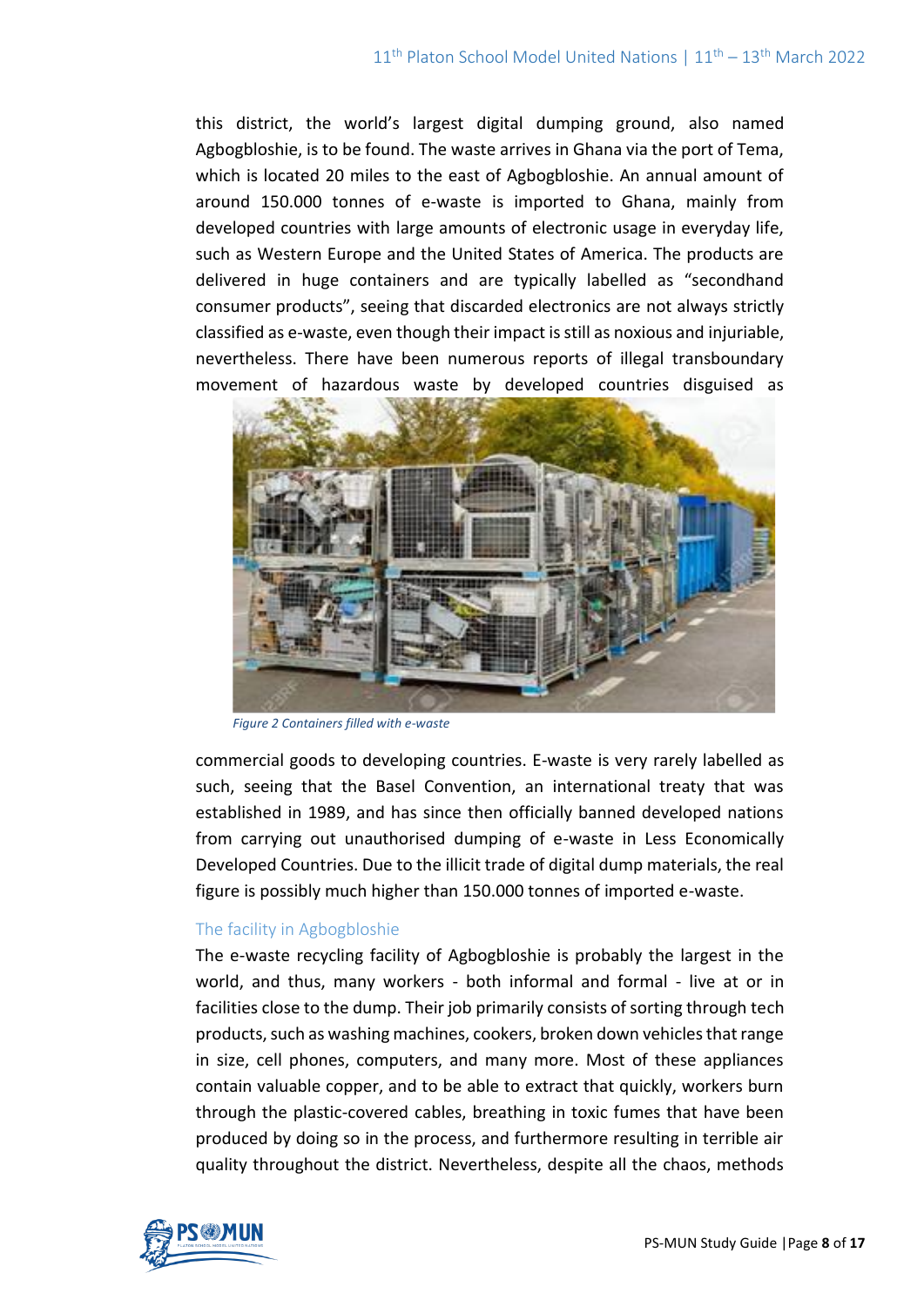have been implemented, such as dedicated spaces for dismantling and handling different materials and substances, or waste streams, spaces for repair and refurbishment activities, as well as weighing scales. Though workers wear makeshift protective clothing, such as t-shirt masks to prevent fume inhalation, skin diseases, ailments and respiratory illnesses are prominent due to the high amount of pollution, as well as the ineffectiveness of the protective clothing to an extent.

As mentioned above, when improperly handling and operating with electrical and electronic equipment, health risks enter the food chain. The district of Agbogbloshie, being home to one of the largest food markets in the area, is especially affected, seeing that livestock roam freely and are often found grazing on the dumpsite. These animals live in, and oftentimes consume, some of the most hazardous chemicals on earth, thus resulting in free-range animals in agbogbloshie exceeding the European food safety limits on chlorinated dioxins, meaning that the meat may cause cancer and devastating damage to the immune system. More than 80.000 men, women and children, among the poorest of Accra's inhabitants, make up the Agbogbloshie dump civilization, living either on-site or in the slums near the dump. The workers in Agbogbloshie are not only Ghanians, especially from the northern regions, but also migrants from neighbouring countries, such as Niger, Mali and the Ivory Coast. These countries generally have very high unemployment rates, and thus people are forced to migrate to agbogbloshie for work, despite being aware of the dire working and living conditions.

It goes without saying that to solve the issue of e-waste in Africa, many aspects of the issue, such as economic, ergonomic, environmental and legislative, must be tackled efficiently.



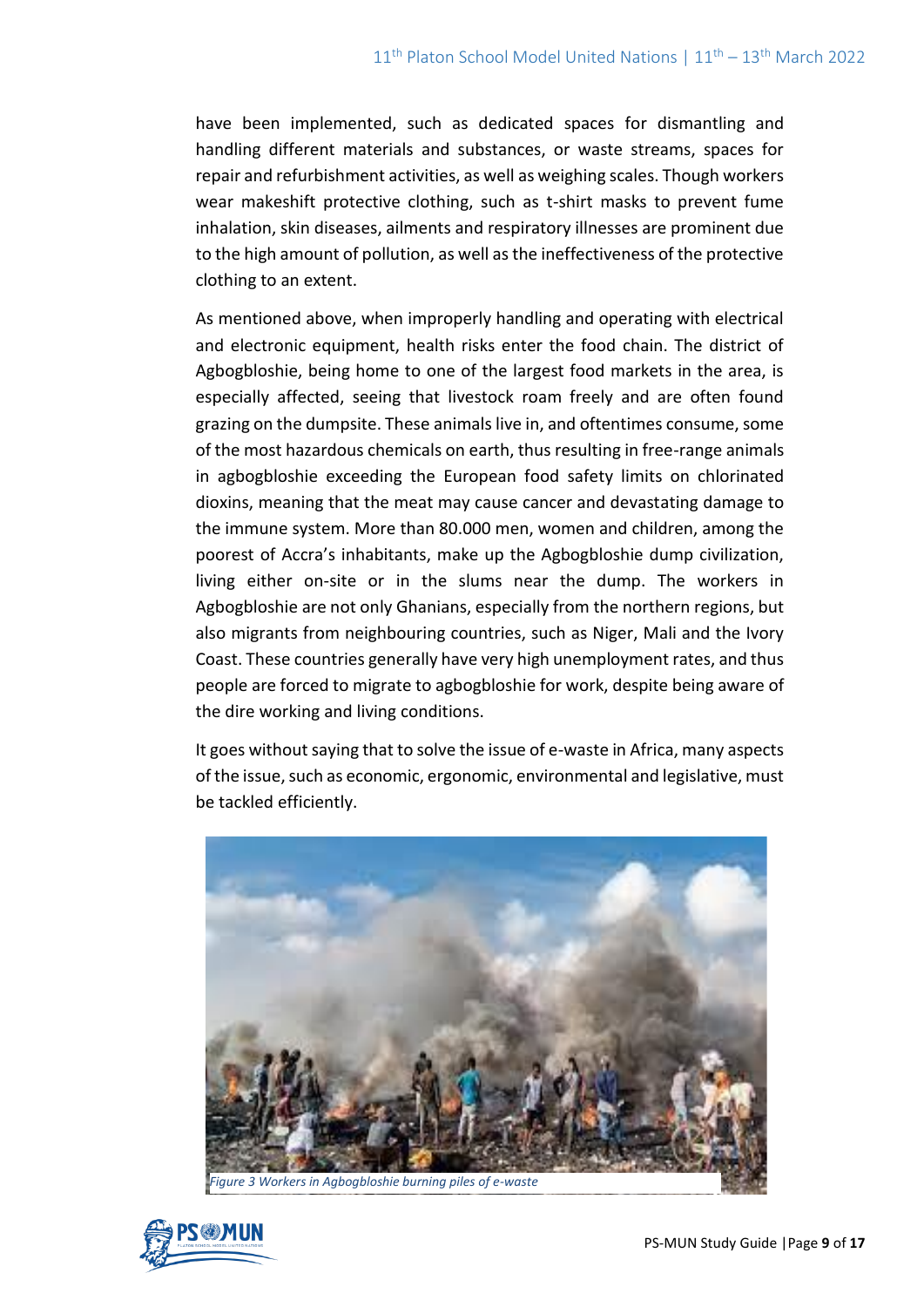# MAJOR COUNTRIES AND ORGANISATIONS INVOLVED

#### Nigeria

In Lagos, formerly Nigeria's capital, a towering mountain of waste, including e-waste, is accumulated. The phenomenon of dumps emerging in metropoles highlights the ever-growing human need for electronic devices, as well as the short digital lifespans of devices, causing them to be disposed of. Nigeria is one of Africa's fastest growing economies and is one of the most populated urban centres with 21 million residents. However, there are huge amounts of e-waste simultaneously piling up, due to the absence of a formal recycling sector for the safe management of e-waste. Touching the coast of the North Atlantic Ocean, more specifically the Gulf of Guinea, developed countries are able to ship additional electrical and electronic equipment to Nigeria. Annually, nearly 18.300 metric tonnes of discarded electronic devices end up in the city of Lagos through shipping containers, primarily from Germany, the UK, and Belgium. Nigeria, among many other African countries, has banned the importation of e-waste. However, the effectiveness of the ban is questionable, taking into consideration that the imports of e-waste in Nigeria are thriving, since such wastes are oftentimes illegally shipped by means such as being hidden behind working goods, being concealed inside vehicles, or falsely labelled as personal items. Essentially, due to the failure of the ban, the conclusion can be drawn that Nigerian policymakers did not successfully apply a Multi Criteria Analysis approach to the regulations of the transboundary movement of e-waste.

## The E-Waste Relief Foundation (ERF)

The E-Waste Relief Foundation is a Nigerian non-governmental organisation focused on tackling the e-waste crisis, primarily within Nigeria and the West African subregion. The Association's primary aims include the provision of nationwide environmental capacity-building, technology support, as well as handling and disposing e-waste in Nigeria. Furthermore, the foundation also aims to create job opportunities for school graduates who serve as e-waste handlers, recommend appropriate policies for effective e-waste disposal and handling of electronic waste in Nigeria when deemed appropriate, and is determined to protect the environment from dangerous leachates such as lead and mercury. In order to achieve their goals, members of the foundation are spreading the word about the issue of e-waste, removing hazardous wastes from dismantling sites and dumps, investigating new international initiatives, as well as setting up and managing criteria and requirements which the disassembly process has to meet in order to be deemed environmentally and socially sustainable.

#### China

China is undoubtedly one of the world's largest economies, as well as one of the largest electronics producers. With its gigantic population, it is no wonder that China

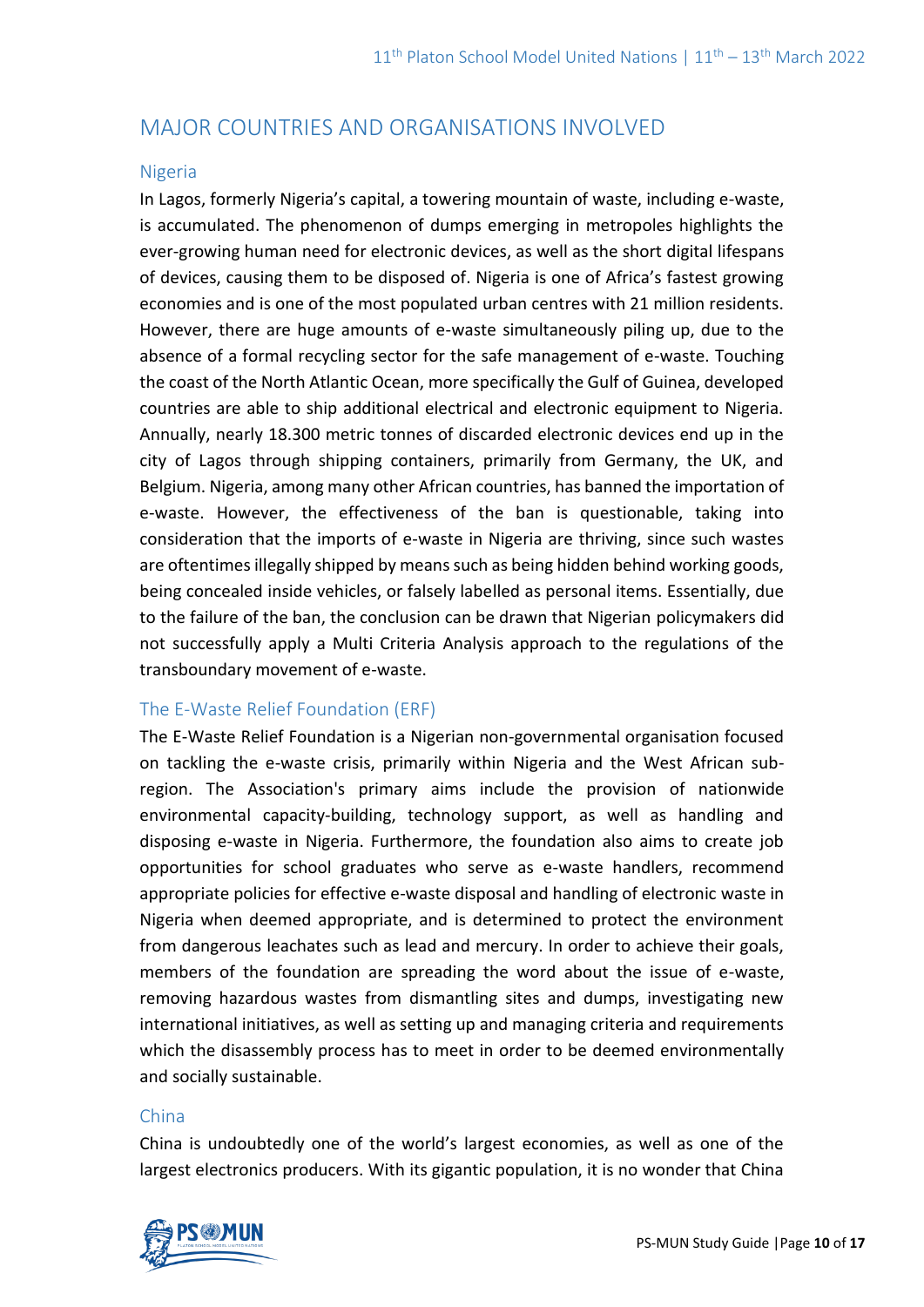produces insane amounts of e-waste, an estimated 7.2 million tonnes annually, the entirety of cannot be disposed of domestically, despite the dump in Guiyu, China, a site which processes discarded electronics and is accountable for the waste of 5.000 businesses. Therefore, apart from being the second largest producer of e-waste, China ships large chunks of e-waste that it cannot process to LEDCs, despite having ratified the Basel Convention on the Control of the Transboundary Movements of Hazardous Wastes and their Disposal, hence accumulating a large percentage of the e-waste in the African region. The conflict of e-waste still persists, however, China is paying great attention to e-waste recycling issues, by having published over 1300 reviewed papers covering some of the problems surrounding e-waste, such as environmental impacts, human health risks, policy studies and more, since 2000.

#### South Africa

Despite the prominence of the issue of e-waste in South Africa, many inhabitants do not recycle the e-waste they produce. Secondary to the issue, but still of great importance is the lack of appropriate infrastructure and hazard avoidance tactics. The e-waste Association of South Africa (eWASA) has confirmed that about 6.2 kilograms of e-waste per inhabitant are generated annually in South Africa. The South African Constitution has established basic environmental rights, such as the right to live in an environment that is not detrimental to one's health, administrative action and access to information. These actions form the basis for the country's environmental and waste legislation. Furthermore, the National Environmental Management Act (Act 107 of 1998) (NEMA) proposes a principal framework for sound environmental practices, implementable for all development activities. With the background of case studies, the South African government has conducted as well as Acts that have been passed, such as the Hazardous Substances Act: Act No.15 of 1973, or the Occupational Health and Safety Act (Act 85 of 1993), the e-waste Association of South Africa is working towards an industry-led take back system with legislative requirements for producers, distributors and recyclers.

#### e-Waste Association of South Africa (eWASA)

eWASA was founded in 2008 and is a pan-African, non-profit organisation based in South Africa. The association stands strongly for sustainability, transparent financing concepts, as well as years of accumulated experience with country-specific requirements. Its core goals are the coordination of matters arising from legislation concerning EEE, and the establishment of a sustainable, environmentally friendly ewaste management system for the country. In order to achieve those goals, the association intends to inform e-waste producers about their relevant product spectrum, which provides an overview of obligations and costs, support with the classification of products, as well as assist recyclers in central collation of quantities put on the market.

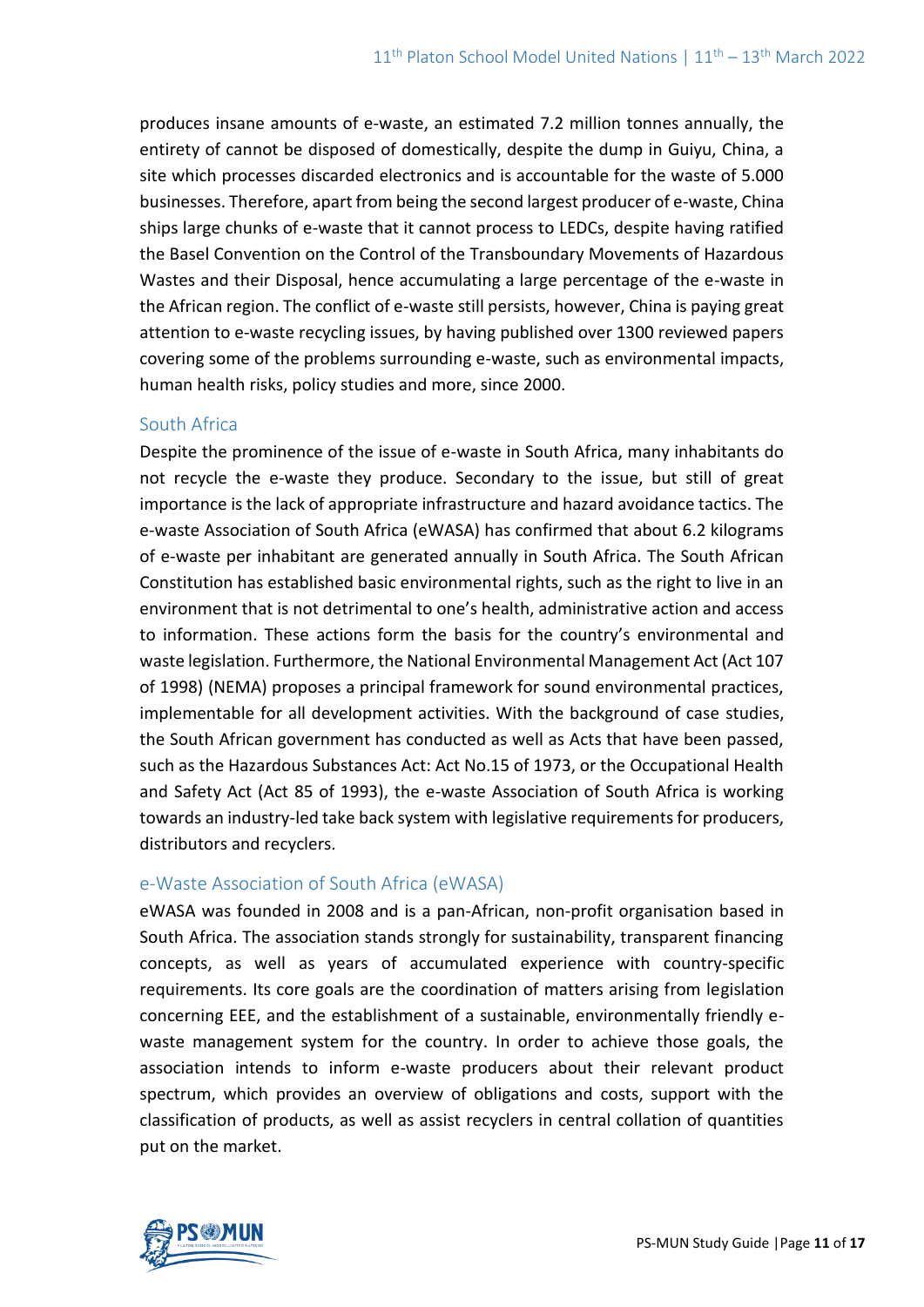### The United Nations Environment Programme (UNEP)

The UNEP was incepted in 1972 and has since then been tied together closely with the issues that concern the UN Environmental Commission. It has been the global authority that sets the environmental agenda, promotes the coherent implementation of the environmental dimension of sustainable development within the [United Nations system](http://www.un.org/) and serves as an authoritative advocate for the global environment.<sup>3</sup> Generally, the UNEP aims to tackle the issue of EEE in its various stages with an interdisciplinary approach, for example developing regulatory approaches on international and national levels, sustainable public procedure programmes, regulations based on circular economy and business models, as well as building capacity for chemical substituents of concern along the EEE value chain. Furthermore, the UNEP is planning on launching a "Massive Online Open Course" (MOOC) on ewaste, which would include why and how electronic waste should be managed safely for the environment, as well as what actions can be taken on a more personal level.

| <b>DATE</b>               | <b>EVENT</b>                                                      |
|---------------------------|-------------------------------------------------------------------|
| 1960s                     | Industrialization of Ghana, migrants flock to Accra               |
| <b>June 1988</b>          | Italy is caught transporting 8000 barrels of e-waste to the small |
|                           | town of Koko, Nigeria. The incident alarmed the international     |
|                           | community and resulted in the convening of the Basel              |
|                           | Convention                                                        |
| November<br>30th,<br>1988 | The Federal government of Nigeria enacts the Harmful Waste        |
|                           | Act, also the first explicit environmental legislation enacted in |
|                           | Nigeria                                                           |
| March 21st, 1989          | The Basel Convention is opened for signature in Switzerland       |
| 30th,<br>January          | The Bamako Convention is signed, prohibiting the import of        |
| 1991                      | hazardous waste by its members                                    |
| May 5th, 1992             | The Basel convention enters into force                            |
| 1995                      | The Basel Ban Amendment is adopted, prohibiting the export        |
|                           | of hazardous waste from a list of developed countries, mostly     |
|                           | members of OECD, to developing countries                          |
| April 22nd 1998           | The Bamako Convention comes into force                            |
| 2000s                     | Ships from countries on the beneficial side of the digital divide |
|                           | spectrum start delivering e-waste to Ghana                        |
| 2002                      | Newly conducted research reveals that the export of e-waste       |
|                           | from developed nations to African and Asian countries is still    |
|                           | rampant                                                           |
| 2008                      | eWASA is established                                              |

# TIMELINE OF EVENTS

3 "Please Wait..." *Please Wait... | Cloudflare*, www.unep.org/about-un-environment.

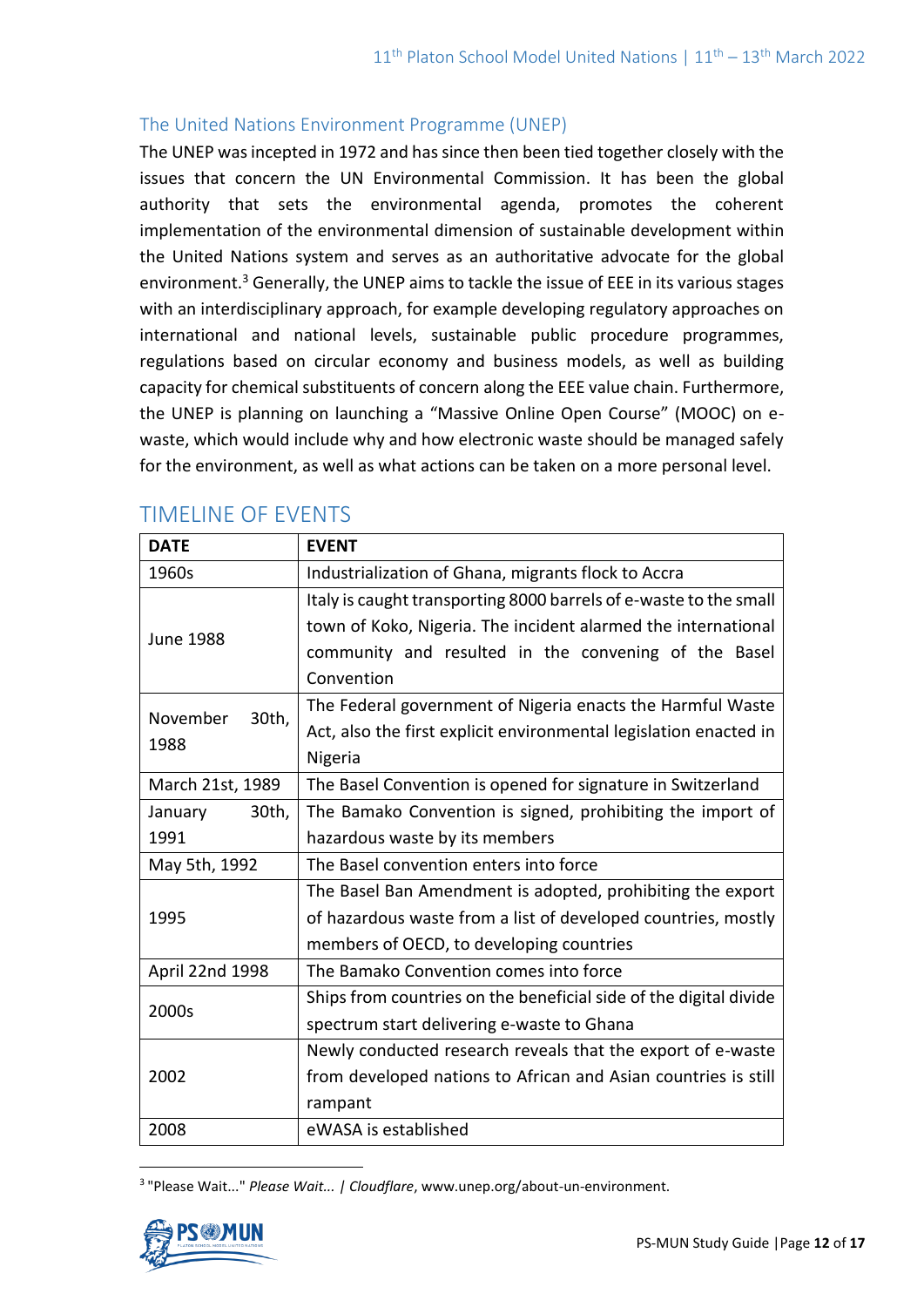| May 21st, 2010 | Resolution WHA63.25, concerning health improvement           |
|----------------|--------------------------------------------------------------|
|                | through safe waste management, by the WHO passes             |
| 2012           | Study by the UN reveals that approx 56.56 million tonnes of  |
|                | eee are put on the global market                             |
| May 28th, 2016 | Resolution WHA69.4 is passed by the WHO, discussing the role |
|                | of the the health sector in a strategic approach to chemical |
|                | management internationally                                   |
| 2021           | e-waste output is likely to exceed 53 million metric tonnes  |

# PREVIOUS ATTEMPTS TO SOLVE THE ISSUE

## The World Health Organisation (WHO)

The WHO has published two resolutions between 2010 and 2016 concerning measures to be taken against the issue of e-waste. Resolution WHA63.25, which was passed on May 21st, 2010, concerns the improvement of global health through environmentally safe and sound waste management. The aforementioned document urges member states to introduce the Health Impact Assessment in order to estimate the health aspects of waste management and then in turn explore options to make waste management environmentally sound in cooperation with the United Nations Environment Programme. Resolution WHA69.4, which was passed on May 28th, 2016, discusses the health sector's role on toxic substances and e-waste management as well as responsible collection. Resolution WHA69.4 is based on previous resolutions by the WHO, such as resolution WHA59.15 (2006), as well as inspired by paragraph 23 of the Johannesburg Plan of Implementation of the World Summit on Sustainable Development. Resolution WHA69.4 mainly urges member states to develop multisectoral cooperation and take on strategic approaches on national and international levels in order to prevent adverse impacts of chemicals on human health.

# The Harmful Waste Act HI 2004

The Harmful Waste Act HI 2004 is a legislation in Nigeria that has banned the import of hazardous waste materials. However, the Act has failed to stop the thriving e-waste import market in the country, because Nigerian laws do not directly address e-waste disposal, or because handlers find means to illegally transport e-waste into the country

## Ghana, Act 917

In July of 2016, Ghana passed the Hazardous and Electronic Waste Control and Management Act, coded as Act 917, which aimed to support National e-waste management efforts, provide for the control and management of hazardous waste and e-waste, though there has been little improvement so far, since the act prohibits,

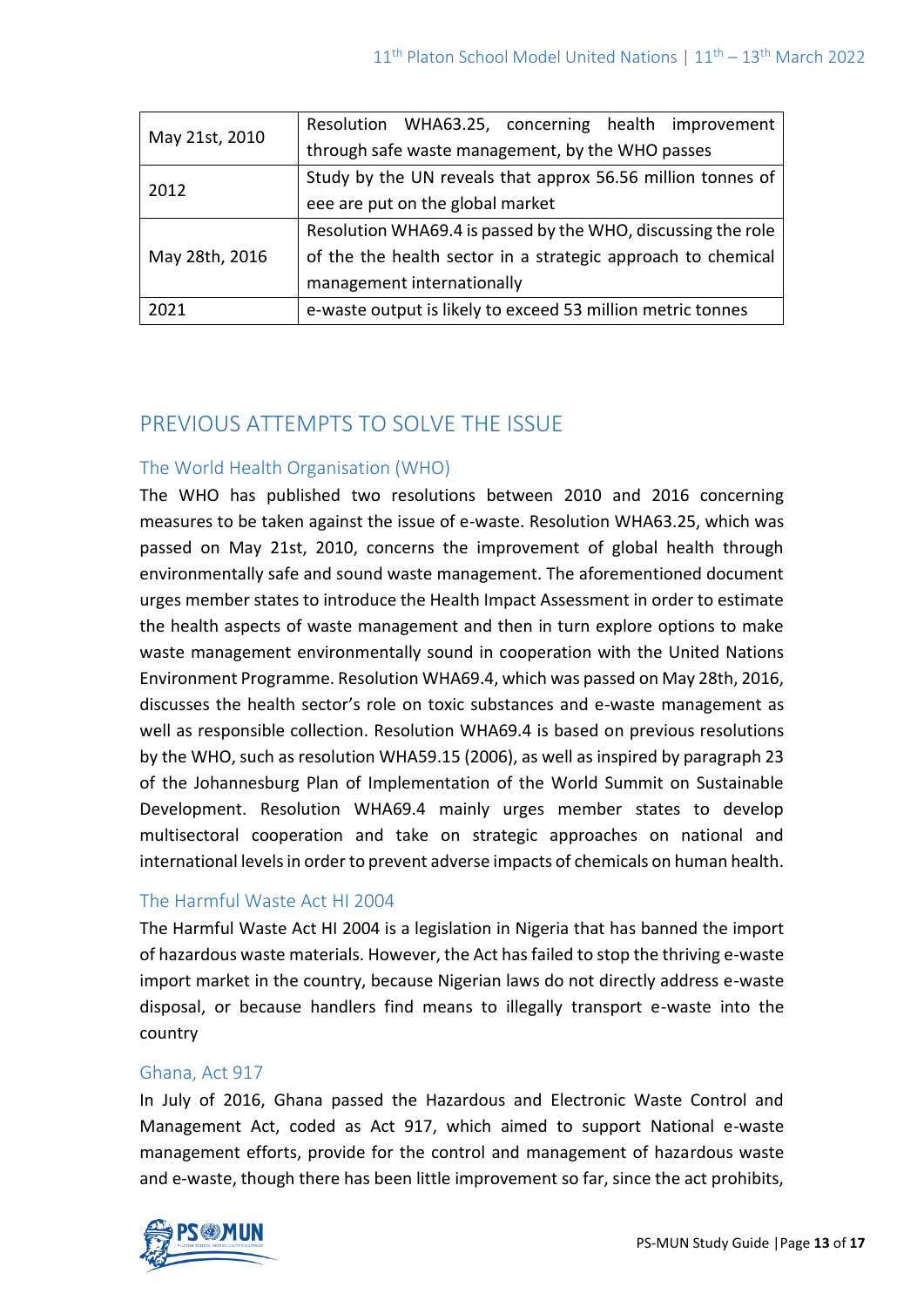among others, imports as well as dealing of e-waste and hazardous waste in the country, both of which actions are indeed taking place in Ghana.

## National Environment Management Act 107 of 1998

The National Environmental Management Act 107 of South Africa, commenced on January 29th, 1999, intends to provide for co-operative, environmental governance by establishing principles for decision-making on matters affecting the environment, institutions that will promote cooperative governance and procedures for coordinating environmental functions exercised by organs of state; and to provide for matters connected therewith.<sup>4</sup>

#### The Basel Convention

The Basel Convention on the Control of Transboundary Movements of Hazardous Wastes and their Disposal was adopted on 22 March 1989 by the Conference of Plenipotentiaries in Basel, Switzerland, in response to a public outcry following the discovery, in the 1980s, in Africa and other parts of the developing world of deposits of toxic wastes imported from abroad.<sup>5</sup> The Convention aims to reduce the generation of hazardous waste and promote its environmentally sound management, along with the restriction of transboundary imports of hazardous waste, according to an applicable regulatory system. However, the Convention seems to overlook some loopholes, seeing that

#### The Bamako Convention

The Bamako Convention is a treaty signed and ratified by African Nations, which came into force in 1998. The Treaty prohibits imports of hazardous waste, including radioactive waste, into Africa. The Bamako Convention is a response to Basel's Convention Article 11, which encourages entering into bilateral, multilateral and regional agreements on the issue of hazardous waste.

# POSSIBLE SOLUTIONS

#### International Monitoring System

Having examined the issue closely, one will draw the conclusion that there is an obvious loophole within many legislative frameworks, including the Basel Convention and other National Acts, which enables exporters to label themselves as "recyclers" and the waste exports as "second-hand goods". A stricter, more investigative monitoring system could be developed to cease illegal exports to Africa.

www.basel.int/TheConvention/Overview/tabid/1271/Default.aspx.



<sup>4</sup> "National Environmental Management Act 107 of 1998." *South African Government | Let's Grow South Africa Together*, www.gov.za/documents/national-environmental-management-act.

<sup>5</sup> "Basel Convention > The Convention > Overview." *Basel Convention*,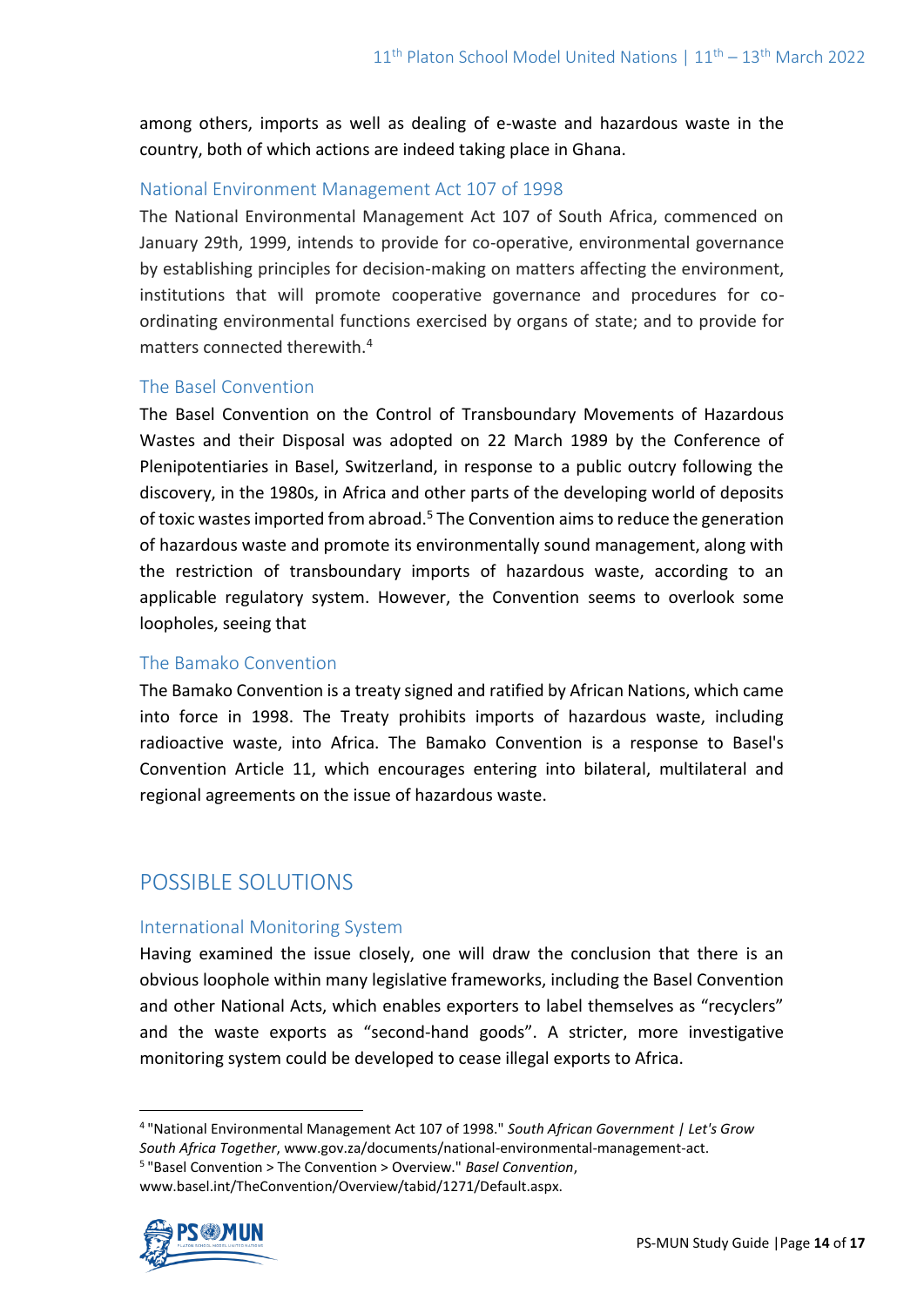# Clean-up Efforts and Classification of e-waste

Taking into consideration that recycling and proper disposal of large amounts of ewaste requires methodical classification as well as practical clean-up, such actions could be very beneficial. Additionally, many health and environmental issues caused by e-waste in dumps is not only the handling of the waste emitting toxic chemicals, but the unused devices being thrown away unattended and therefore having chemical substances leak into the soil and emit into the air.

## Management Infrastructure

E-waste often causes safety hazards and is an environmental threat due to the lack of appropriate infrastructures that would manage and dismantle e-waste appropriately. The fact that e-waste dumps and informal handling stations are such a prominent health and environmental threat is due to the occurrence that appliances are able to leak toxic substances that end up harming livestock, infesting water sources, and hinder food production. Furthermore, the workers in dumps are exposed to all those health risks and do not take necessary measures to protect themselves, i.e., wearing makeshift masks, which are more often than not just a piece of fabric tied around their face. Such infrastructures would provide a safer working place for current dump workers, as well as limit environmental damages due to fewer leakage into the ground.

#### Universal Definition of E-waste

Another issue that arises within the problem of e-waste is that it lacks a universal definition which would allow organisations and legal frameworks to effectively halt otherwise illegal imports and exports of e-waste. Oftentimes handlers purposely mislabel toxic waste as second-hand goods, allowing them to freely ship it to Less Economically Developed Countries. By providing a solid international definition to ewaste, handlers would be prevented from legally labelling e-waste as something it is not, such as exported materials.

# BIBLIOGRAPHY

"Basel Convention > Implementation > E-waste > E-waste in Niger and Swaziland > Ewaste in Africa > Overview." Basel Convention, www.basel.int/Implementation/Ewaste/EwasteinNigerandSwaziland/EwasteinAfrica /Overview/tabid/2546/Default.aspx.

"Basel Convention > The Convention > Overview." Basel Convention, www.basel.int/TheConvention/Overview/tabid/1271/Default.aspx.+

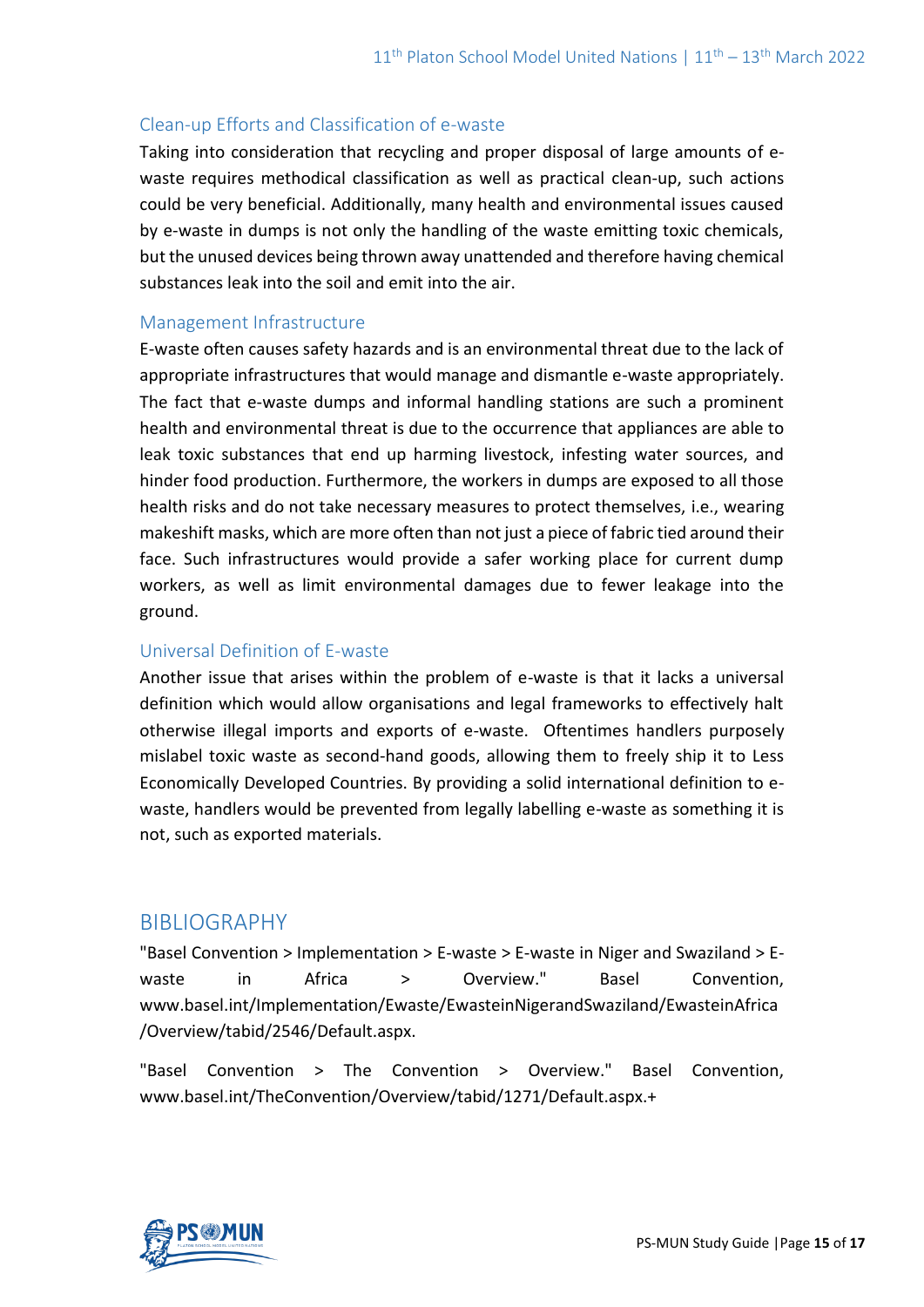Deutsche Welle (www.dw.com). "Ghana: Making One of the Earth's Most Polluted Places Safer." DW.COM, www.dw.com/en/ghana-making-one-of-the-earths-mostpolluted-places-safer/a-48286083.

"E-waste Management in Sub-Saharan Africa: A Systematic Literature Review." ResearchGate, www.researchgate.net/publication/344732720\_Ewaste management in Sub-Saharan Africa A systematic literature review.

Nast, Condé. "Your Old Electronics Are Poisoning People at This Toxic Dump in Ghana." WIRED UK, 26 Nov. 2020, www.wired.co.uk/article/ghana-ewaste-dump-electronics.

"Partnership on Measuring ICT for Development." ITU, www.itu.int/en/ITU-D/Statistics/Pages/intlcoop/partnership/default.aspx.

Renjifo, Daniel. "The Rising E-waste Crisis is Being Reckoned with in Rwanda, One Gadget at a Time." CNN, 26 Feb. 2021, edition.cnn.com/2021/02/26/africa/marketplace-africa-ewaste-electronics-recyclerwanda-spc-intl/index.html.

Rinkesh. "What is Recycling and Why is Recycling Important?" Conserve Energy Future, 30 July 2016, www.conserve-energy-future.com/why-is-recyclingimportant.php.

Stowell, Alison. "How Potential of Massive E-waste Dump in Ghana Can Be Harnessed." The Conversation, 3 Sept. 2019, theconversation.com/how-potential-ofmassive-e-waste-dump-in-ghana-can-be-harnessed-121953.

Waiting for the Redirectiron., www.ewasa.org/.

World **Example 2018** Economic **Forum**, Economic www3.weforum.org/docs/WEF\_A\_New\_Circular\_Vision\_for\_Electronics.pdf.

"Cleaning Up Electronic Waste (E-Waste)." US EPA, 10 June 2021, www.epa.gov/international-cooperation/cleaning-electronic-waste-e-waste.

"Cleaning Up Electronic Waste (E-Waste)." US EPA, 10 June 2021,

www.epa.gov/international-cooperation/cleaning-electronic-waste-ewaste#understanding.

"Definition of BACKHAUL." Dictionary by Merriam-Webster: America's Most-trusted Online Dictionary, www.merriam-webster.com/dictionary/backhaul.

ee.co.za/wp-content/uploads/legacy/E-waste%20legislation.pdf.

"E-Waste In Landfills." Electronics TakeBack Coalition, www.electronicstakeback.com/designed-for-the-dump/e-waste-in-landfills/.